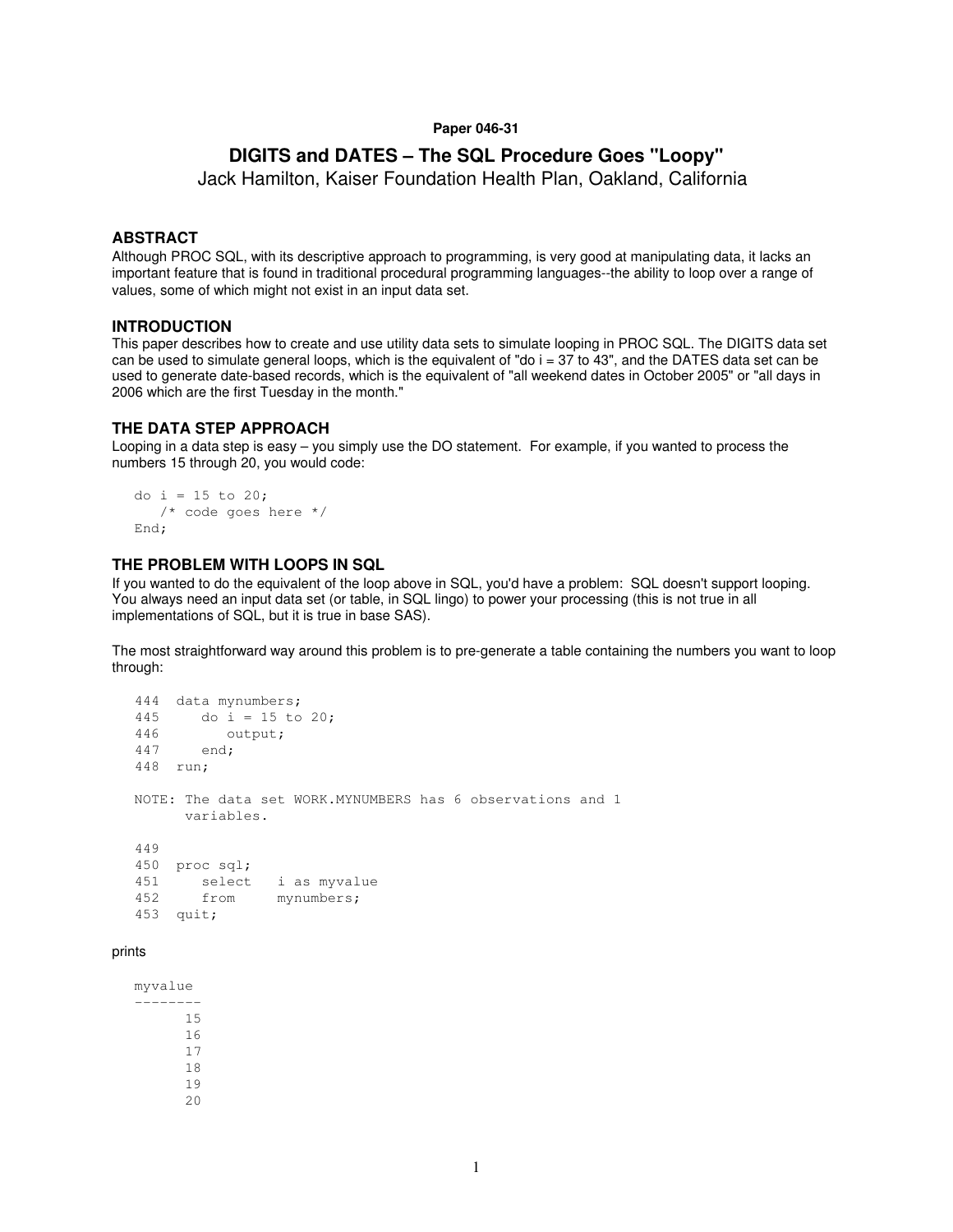That 's an acceptable solution, as long as you know what the range of numbers is going to in advance. If you don't, you'd have to create a table containing all the numbers you'd ever need, and use a WHERE clause to control which numbers are selected:

```
533 data mynumbers; 
534 do i = 1 to 100; 
535 output; 
536 end; 
537 run; 
NOTE: The data set WORK.MYNUMBERS has 100 observations and 1 
       variables. 
538 
539 proc sql; 
540 select i as myvalue<br>541 from mynumbers
       from mynumbers<br>where i between
542 where i between 15 and 20; 
543 quit;
```
That's OK, but what if you don't know in advance what the loop values will be? Suppose sometimes they'll be 1 to 10, and sometimes they'll be 1,000,000 to 1,000,010, and sometimes they'll be -3E10 to -3E10+12? You'd have to create a very large data set; just creating it would take a long time, and it would require a lot of space. Remember the Frivolous Law of Arithmetic: Almost all natural numbers are very, very, very large. An alternative to creating a list of all integers might be a good idea.

# **THE DIGITS DATA SET**

The key concept behind this paper is that you can create a small table containing only the one-digit numbers, and use that table to create any other range of numbers you might need.

You could create the table using a data step, but we might was well stick with SQL:

```
770 proc sql; 
771 create table digits 
772 (digit integer);
NOTE: Table WORK.DIGITS created, with 0 rows and 1 columns. 
773 insert into digits 
774 values (0) values(1) values(2) values(3) values(4) 
775 values (5) values(6) values(7) values(8) values(9); 
NOTE: 10 rows were inserted into WORK.DIGITS.
```
776 quit;

You might want to save the table in a SAS library you often use, in your SASUSER library, or even (if you have the appropriate authority) into your installations SASHELP library.

## **USING THE DIGITS DATA SET**

Now that you have a data set containing all the signle digits, you can do a self-join to obtain a range of numbers. For example, to obtain 0 through 99, you could code:

```
789 proc sql; 
790 select tens.digit*10 + ones.digit as myvalue 
791 from digits as tens, 
792 digits as ones; 
NOTE: The execution of this query involves performing one or 
      more Cartesian product joins that can not be optimized. 
793 % % % Put INFO: Rows written: &SOLOBS.;
INFO: Rows written: 100 
quit;
```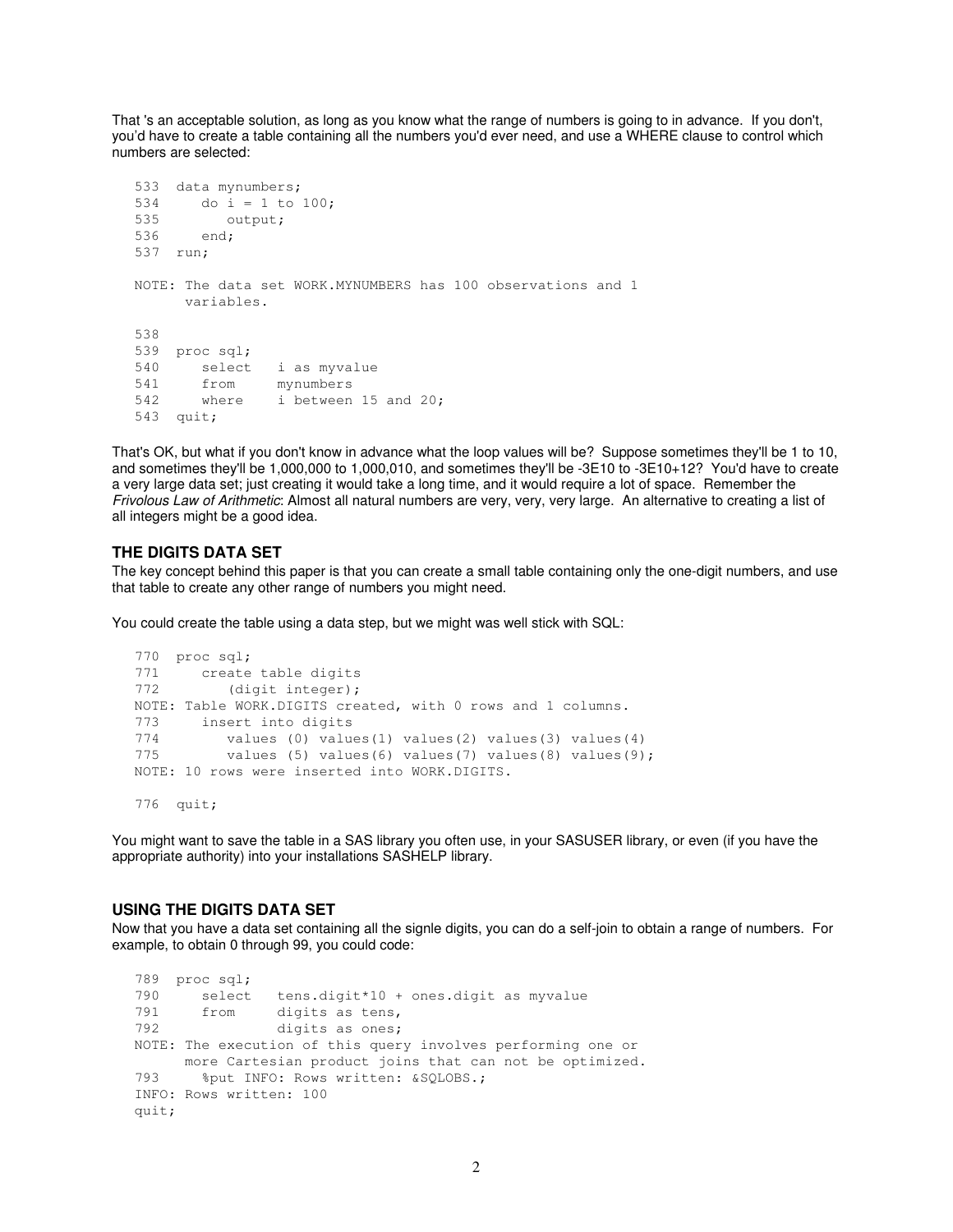I won't show all the resulting rows, but here's a sample:

Here's what happens:

The values in the DIGITS dataset are used to create the one's place numbers 0 through 9, aliased as ONES.

The values in the DIGITS dataset are multiplied by 10 to create the ten's place numbers 0, 10, 20, and so forth, aliased as TENS.

A Cartesian join between the two data sets is performed, and the one's place numbers are added to the ten's place numbers, creating all the numbers between 0 and 99.

The order in which the numbers are returned is implementation-dependent, and not defined by SQL. The version of SQL in base SAS usually works from top to bottom (or right to left, if you prefer to think of it that way), so I coded

| from | digits as tens, |  |  |
|------|-----------------|--|--|
|      | digits as ones; |  |  |

and not

| from | digits as ones, |  |  |
|------|-----------------|--|--|
|      | digits as tens; |  |  |

In another database, you might have to place the tables in the opposite order. But in the version of SAS we all know and love, reversing the placement would produce these values as the first 11 results: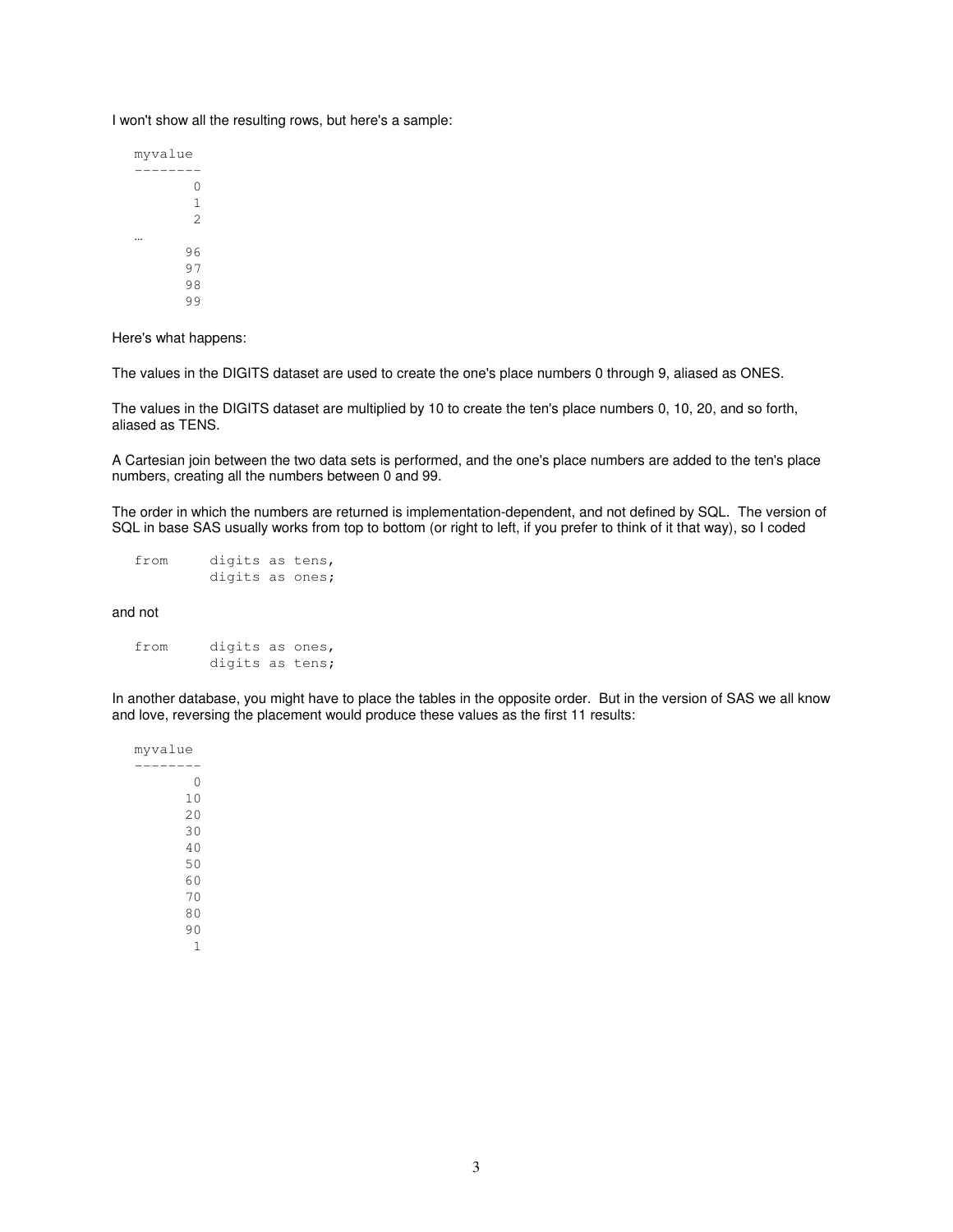If you want the digits between 15 and 20, just add a WHERE clause:

```
912 proc sql;<br>913 select
       select ones.digit + tens.digit*10 as myvalue
914 from digits as tens,
915 digits as ones 
916 where calculated myvalue between 15 and 20;
NOTE: The execution of this query involves performing one or 
      more Cartesian product joins that can not be optimized. 
917 % aput INFO: Rows written: &SOLOBS.;
INFO: Rows written: 6 
918 quit;
```
If the desired numbers aren't small, you might want to modify the query about so that unnecessary numbers won't be generated only to be discarded. So instead of

```
57 proc sql; 
58 select e0.digit + e1.digit*1e1 + e2.digit*1e2 
59 + e3.digit*1e3 + e4.digit*1e4 + e5.digit*1e5 
60 + e6.digit*1e6 as myvalue 
61 from digits as e6, 
62 digits as e5, 
63 digits as e4, 
64 digits as e3, 
65 digits as e2, 
66 digits as e1, 
67 digits as e0 
68 where calculated myvalue between 1000000 and 1000010; 
NOTE: The execution of this query involves performing one or more 
     Cartesian product joins that can not be optimized. 
69 %put INFO: Rows written: &SQLOBS.; 
INFO: Rows written: 11 
70 quit; 
NOTE: PROCEDURE SQL used (Total process time): 
      real time 2.60 seconds 
     cpu time 2.60 seconds
```
You could code:

```
71 proc sql; 
72 select 1e6 + ones.digit + tens.digit*10 as myvalue 
73 from digits as ones, 
74 digits as tens 
75 where calculated myvalue between 1000000 and 1000010; 
NOTE: The execution of this query involves performing one or more 
      Cartesian product joins that can not be optimized. 
76 % Put INFO: Rows written: &SQLOBS.;
INFO: Rows written: 11 
77 quit; 
NOTE: PROCEDURE SQL used (Total process time): 
      real time 0.04 seconds 
      cpu time 0.04 seconds
```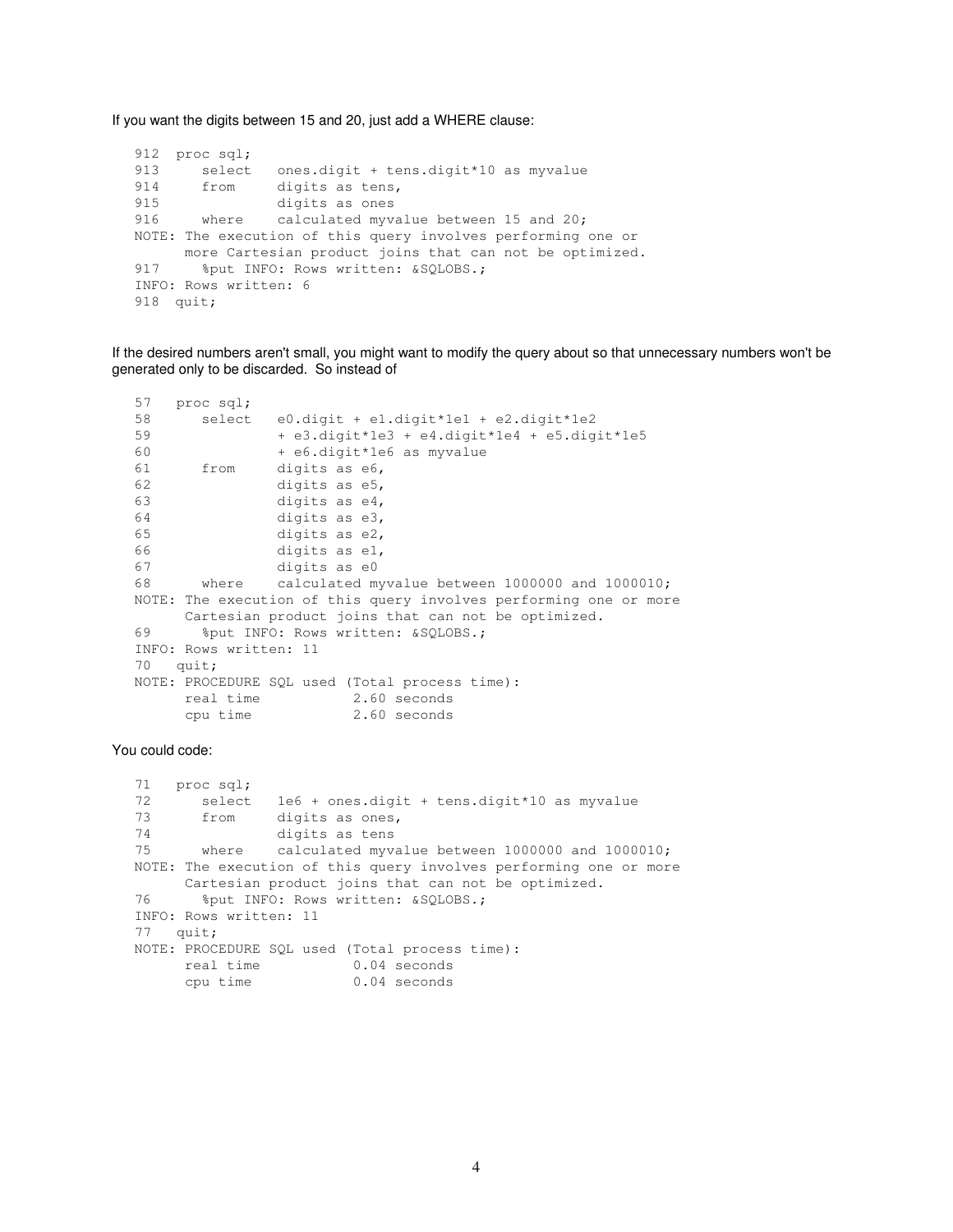You can, of course, use more complicated expressions in the WHERE clause. The following code selects all even numbers between 0 and 100:

```
991 proc sql; 
992 select ones.digit + tens.digit*10 as myvalue 
993 from digits as tens, 
994 digits as ones 
995 where mod(calculated myvalue, 2) = 0;NOTE: The execution of this query involves performing one or more 
      Cartesian product joins that can not be optimized. 
996 % % %put INFO: Rows written: &SQLOBS.;
INFO: Rows written: 50 
997 quit; 
NOTE: PROCEDURE SQL used (Total process time): 
      real time 0.03 seconds 
      cpu time 0.03 seconds
```
Another way to express the same set of numbers is

```
1048 proc sql; 
1049 select ones.digit + tens.digit*10 as myvalue 
1050 from digits as tens, 
1051 digits as ones 
1052 where ones.digit in (0, 2, 4, 6, 8); 
NOTE: The execution of this query involves performing one or more 
      Cartesian product joins that can not be optimized. 
1053 % put INFO: Rows written: &SQLOBS.;
INFO: Rows written: 50 
quit; 
NOTE: PROCEDURE SQL used (Total process time): 
      real time 0.03 seconds 
      cpu time 0.03 seconds
```
But there's a trap here. I said above that "[t] The order in which the numbers are returned is implementationdependent, and not defined by SQL", and in this case the WHERE clause causes SAS to join in a different order, giving you: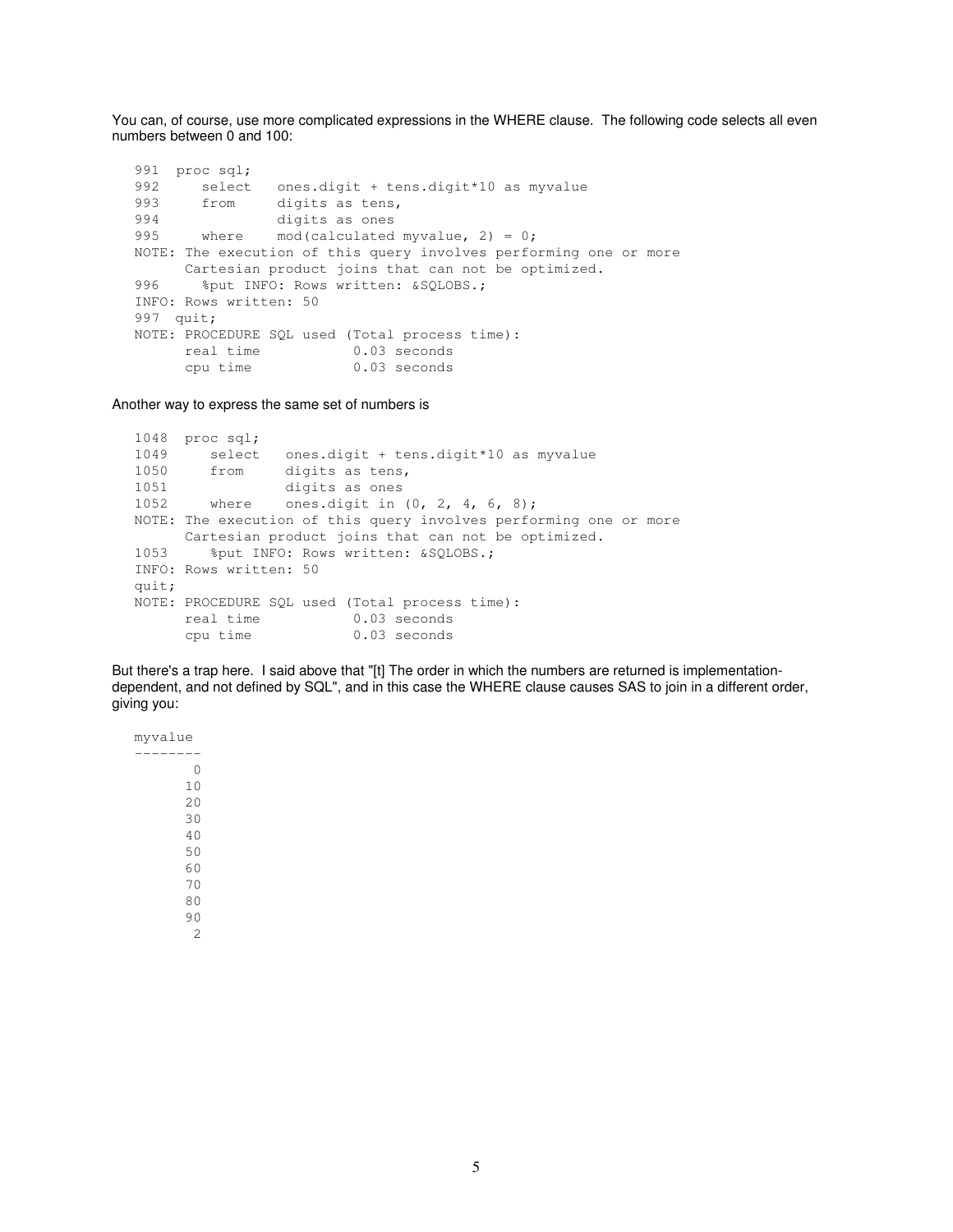#### If the order is important to you, you'd have to use

```
1069 proc sql; 
1070 select ones.digit + tens.digit*10 as myvalue 
1071 from digits as tens,
1072 digits as ones 
1073 where ones.digit in (0, 2, 4, 6, 8) 
1074 order by myvalue;
NOTE: The execution of this query involves performing one or more 
      Cartesian product joins that can not be optimized. 
1075 % put INFO: Rows written: &SOLOBS.;
INFO: Rows written: 50 
1076 quit; 
NOTE: PROCEDURE SQL used (Total process time):<br>real time 0.10 seconds
     real time
      cpu time 0.06 seconds
```
This gives the result you want, but at the cost of increased CPU and elapsed times. Sometimes it's better to try to fool the optimizer into doing what you want.

# **A REAL-LIFE EXAMPLE**

One of the problems with giving a Coders Corner paper is that you need an example, and it's hard to come up with an example that's either so trivially simple that there's hardly in point in doing it, as in the examples above, or so complicated that it's impossible to explain in the time alloted. I've given some trivially simple examples above, so here's my impossibly complicated example, which I will leave you explore on your own time.

At my previous employer, I made extensive use of SAS/Intrnet. Two of the programming tools available in SAS/Intrnet are htmSQL, which is based on SQL, and the Application Broker, which is based on the data step, procedures, and ODS. Many tasks are easier in htmSQL, and I tried, whenever possible, to use it rather than the Application Broker. This gave me better control over what HTML output looked like, but I was restricted to what I could do in SQL. That meant I got to spend time figuring out how to do seemingly impossilble tasks with SQL.

One of those tasks was displaying a file directory. There are various ways to do that with a data step, including the use of the data set information functions (sometimes call SCL functions) and the use of pipes with OS commands. I couldn't use pipes in htmSQL, and the use of the information functions seemed blocked by the need to keep the directory IDs and file IDs needed by those functions.

Here's the data step code to produce a list of the files in a directory on Windows;

```
2161 data dsfiles (keep=filename); 
2162 basedir = "D:\MyFiles\KP\";
2163 length filename $256; 
2164 rc = filename("datadir", basedir); 
2165 \text{dir\_id} = \text{dopen}(\text{"datadir"});2166 numfiles = \text{dnum}(\text{dir_id});2167 do i = 1 to numfiles;
2168 filename = dread(dir_id, i);2169 output; 
2170 end; 
2171 rc = dclose(dir_id);
2172 run;
```
NOTE: The data set WORK.DSFILES has 4 observations and 1 variables.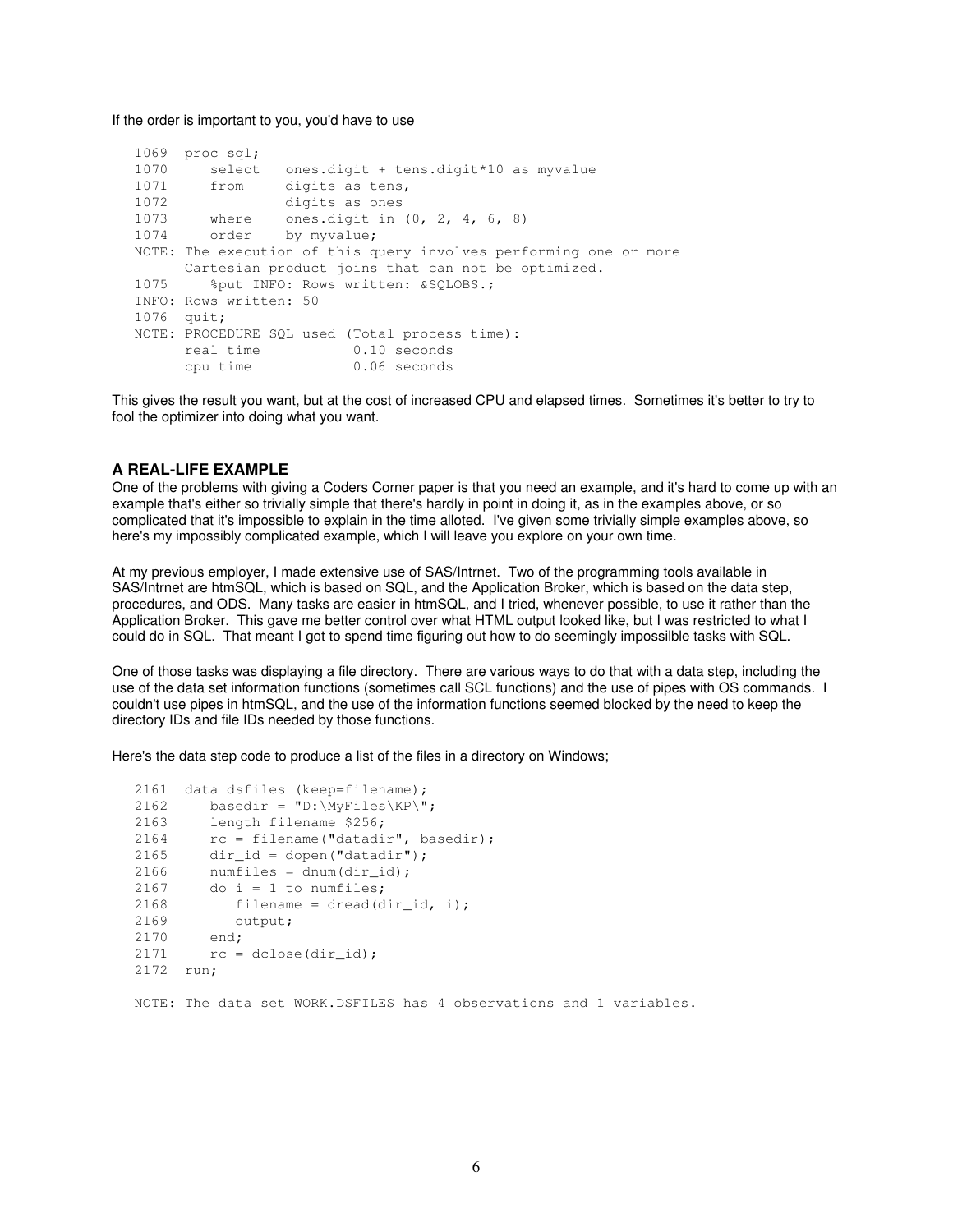#### The output dataset looks like this:

filename

```
MembershipMacroGETMBSH.doc 
MembershipMacroGETMBSH.html 
MembershipMacroGETMBSH.odt 
MembershipMacroGETMBSH.pdb
```
Here's the equivalent in SQL, using the looping capabilities provided by the DIGITS table to iterate through the filenames:

```
2247 proc sql; 
2248 select dread(dir_id, filenum) as filename 
2249 from (select filename("datadir", 'D:\MyFiles\KP\') as 
2249! filename_rc, 
2250 dopen("datadir") as dir_id, 
2251 dnum(calculated dir_id) as numfiles 
2252 from digits 
2253 where digit = 0) as d,
2254 (select one.digit + 10*ten.digit as filenum 
2255 from digits as one, 
2256 digits as ten) 
2257 where filenum between 1 and numfiles; 
NOTE: The execution of this query involves performing one or more 
      Cartesian product joins that can not be optimized. 
2258 quit;
```
Please note that the code contains an assumption that there will be no more than 99 files in the directory; in the case of my htmSQL page, I was sure that was the case.

# **LOOPING WITH DATES**

#### **LOOPING IN THE DATA STEP**

If you wanted to loop through a date range, such as all days in January, 2006, in a data step, you could code a loop with SAS date values:

```
do mydate = '01jan2006'd to '31jan2006'd;
    put mydate=; 
end; 
format mydate date9.;
```
A loop with non-sequential dates is slightly more complicated, but still easily do-able. Suppose you wanted all the Tuesdays in January, 2006:

```
265 data _null_; 
266 do mydate = '01jan2006'd to '31jan2006'd; 
267 if weekday(mydate) = 3 then 
268 put mydate=weekdatx.; 
269 end; 
270 format mydate date9.; 
271 run; 
mydate=Tuesday, 3 January 2006 
mydate=Tuesday, 10 January 2006 
mydate=Tuesday, 17 January 2006 
mydate=Tuesday, 24 January 2006 
mydate=Tuesday, 31 January 2006
```
In some cases, you could use the INTNX function to help with date intervals, but that can be tricky. That's outside the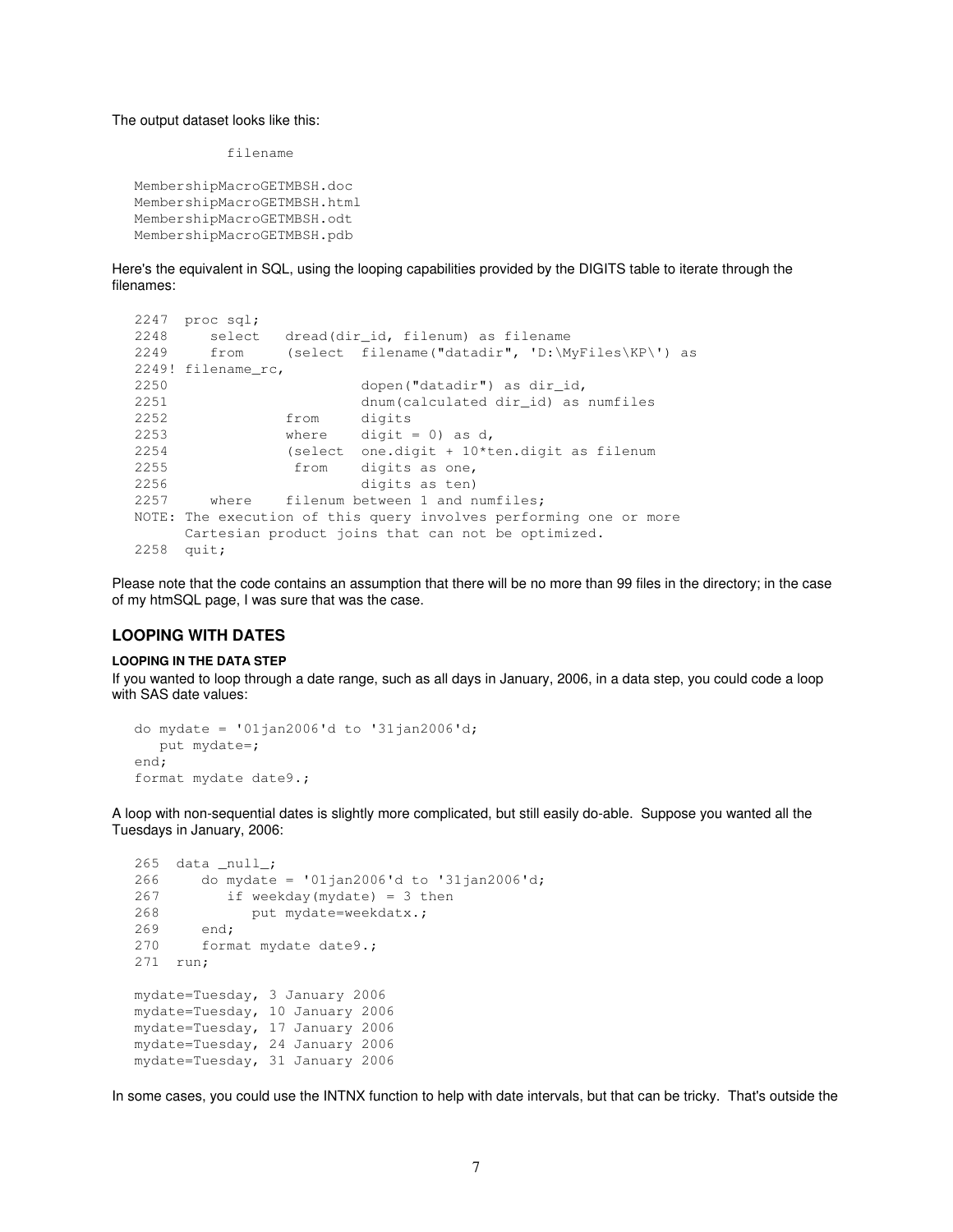topic of this paper, but see the Hazards section at the end for an example that doesn't work.

#### **LOOPING IN SQL**

There are two approaches to date looping in SQL. The first is to use the DIGITS table, and restrict the range to the dates you want. The second approach is to create a DATES table in advance.

# **LOOPING THROUGH DATES WITH THE DIGITS TABLE**

To use the DIGITS table, you have to combine the DIGITS table with SAS date values or functions. This example finds the days in January:

```
228 proc sql; 
229 select '01jan2006'd + ones.digit + 10*tens.digit as mydate 
229! format=date9. 
230 from digits as tens, 
231 digits as ones 
232 where calculated mydate <= '31jan2006'd;
NOTE: The execution of this query involves performing one or more 
      Cartesian product joins that can not be optimized. 
233 %put INFO: Rows written: &SQLOBS.; 
INFO: Rows written: 31 
234 quit;
```
Finding Tuesdays in January can be done in a similar fashion:

```
250 proc sql; 
251 select '01jan2006'd 
252 + ones.digit + 10*tens.digit as mydate format=date9. 
253 from digits as tens, 
254 digits as ones 
255 where calculated mydate <= '31jan2006'd 
256 and weekday(calculated mydate) =3;
NOTE: The execution of this query involves performing one or more 
      Cartesian product joins that can not be optimized. 
257 % put INFO: Rows written: &SOLOBS.;
INFO: Rows written: 5 
258 quit;
```
This technique works, but for several reasons it may be better to create a DATES utility table similar to the DIGITS table.

# **LOOPING WITH A DATES UTILITY TABLE**

Although a utility table containing all the integers you might ever want to use is impractical, a data set containing all the dates you might want to use is not: SAS date values are restricted to a relatively small range, 6,690,873 days between 1582 CE and 19990 CE, and in practice you're unlikely to need values outside the lifetime of people alive today, which optimistically is only 88,023 days between 1886 and 2136 (SAS dates are not useful for historical dates because they do not properly account for calendar changes). You might want to expand the upper date range to December 31, 9999 to cover the SQL standard "unknown date" value.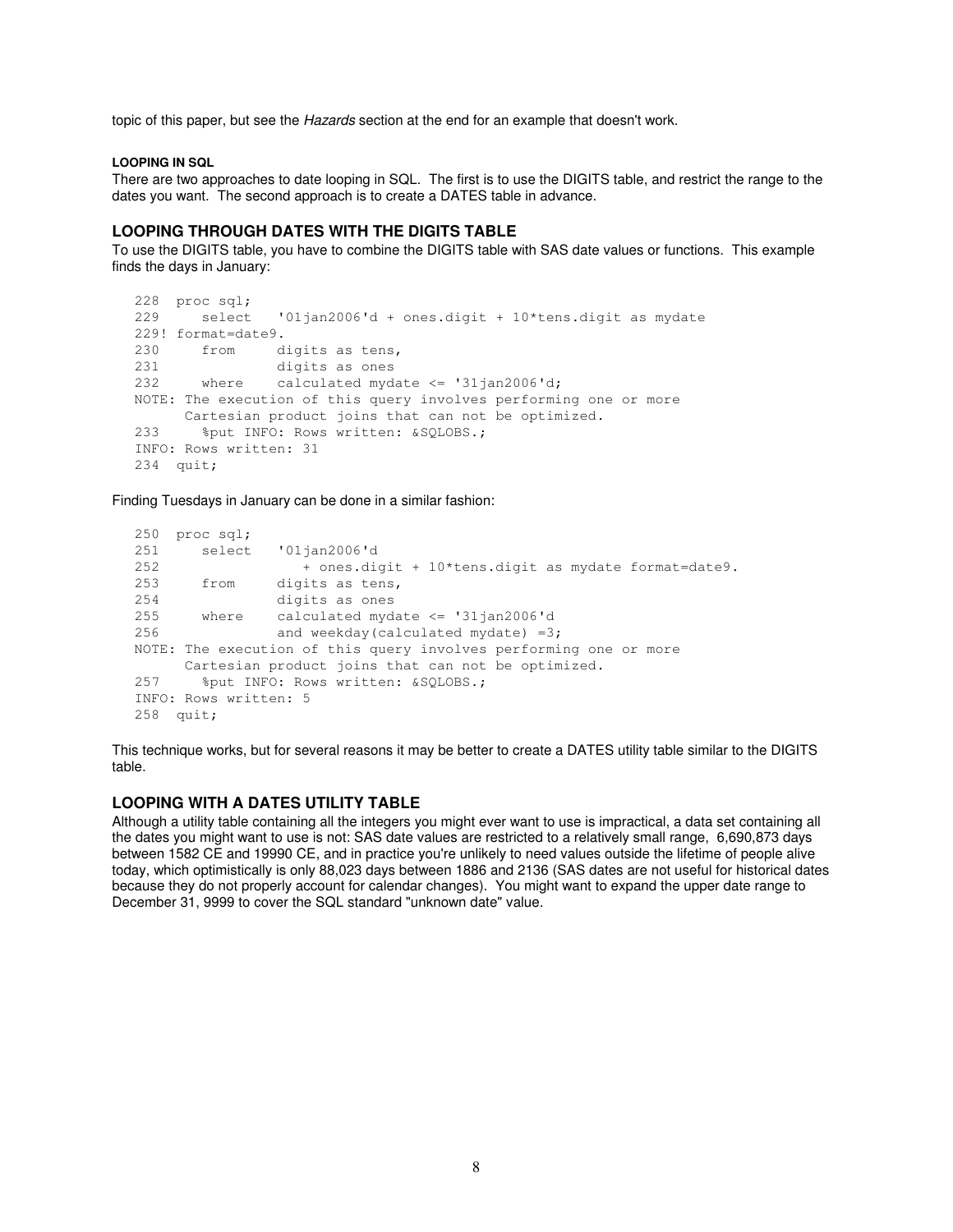In a DATES utility table, you probably want not only the actual SAS date , but a few associated values such as the year, the month number, the day of month number, the day of week number, the Julian date, and a flag for the last day of the month. It's easy to produce this data set using the data step:

```
289 data dates; 
290 do date = '01jan1886'd to '31dec2126'd; 
291 year = year(date);
292 month = month(date);
293 dayofmonth = day(date);
294 dayofweek = weekday(date); 
295 julian = juldate7(date);
296 lastdayofmonth = (date=intnx('month', date, 0, 'e')); 
297 output; 
298 end; 
299 format date date9.;
300 run;
```
NOTE: The data set WORK.DATES has 88023 observations and 7 variables.

You could add additional variables as needed, such as the quarter, a flag for the first and last weekdays in the month, or accounting date information. When I worked for Varian Associates we had a special date number called the manufacturing day which I kept in a SAS data set.

You can then use SQL to select all of the records from another table whose dates match a date in the DATES table; you can use a WHERE clause to select only those rows whose data match a date characteristic in the dates table, such as the first day of the month:

```
557 proc sql; 
558 create table dowjonesfirst as 
559 select dj.date, 
560 dj.snydjcm as dowjones format=8.3 
561 from sashelp.citiday as dj, 
562 dates as d<br>563 where didate = 0
         where dj.data = d.data564 and d.dayofmonth = 1;
NOTE: Table WORK.DOWJONESFIRST created, with 36 rows and 2 columns.
```
quit;

Here are the first few records from the resulting table:

 DATE dowjones 01JAN1988 01FEB1988 731.400 01MAR1988 767.700 01APR1988 01JUN1988 766.390 01JUL1988 796.780

Notice that there is no record for May 1, 1988, because there was no record for that date in the CITIDAY table.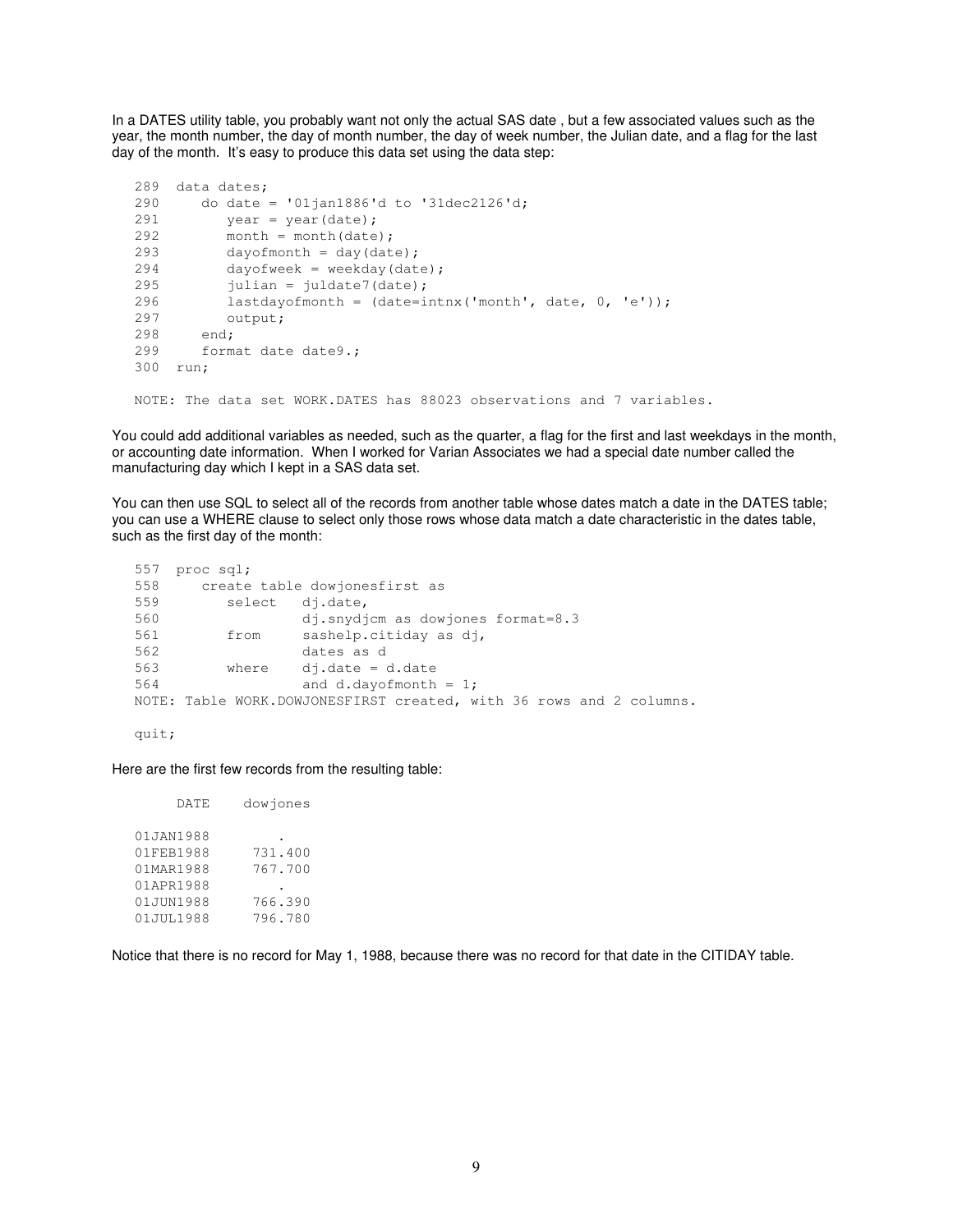If you want records for all dates, whether or not they are in the main table, you can use a right join:

```
621 proc sql; 
622 create table dowjonesfirstall as 
623 select d.date, 
624 dj.snydjcm as dowjones format=8.3 
625 from sashelp.citiday as dj 
626 right join 
627 dates as d 
628 on dj.date = d.date<br>629 where d.dayofmonth = 1
                 d.davofmonth = 1630 and d.date between '01jan1988'd and '15feb1992'd; 
NOTE: SAS threaded sort was used. 
NOTE: Table WORK.DOWJONESFIRSTALL created, with 50 rows and 2 columns.
```
631 quit;

# which creates:

| date      | dowjones |
|-----------|----------|
| 01JAN1988 |          |
| 01FEB1988 | 731.400  |
| 01MAR1988 | 767.700  |
| 01APR1988 |          |
| 01MAY1988 |          |
| 01JUN1988 | 766.390  |
| 01JUL1988 | 796.780  |

### **HAZARDS**

#### **UNRESTRICTED LOOPS WITH INFORMATION FUNCTIONS**

The information functions take a numeric argument specifying the nth something. For example, the DREAD function takes as its second argument the sequence number of the file for which it will return information. If you pass it an invalid sequence number, you will get an error message in the log. In the following example, I left off the clause restricting processing to the number of files in the directory (where filenum between **1** and numfiles), producing a message and a bunch of blank lines in the output. You could cheat by using a where clause which deletes blank filenames, but you'll still get an error message:

```
2316 proc sql; 
2317 select dread(dir_id, filenum) as filename 
2318 from (select filename("datadir", 'D:\MyFiles\KP\') as 
2318! filename_rc, 
2319 dopen("datadir") as dir_id, 
2320 dnum(calculated dir_id) as numfiles 
2321 from digits 
2322 where digit = 0) as d,
2323 (select one.digit + 10*ten.digit as filenum 
2324 from digits as one, 
2325 digits as ten) 
2326 where calculated filename ne ' '; 
NOTE: The execution of this query involves performing one or more 
      Cartesian product joins that can not be optimized. 
NOTE: Invalid argument 2 to function DREAD. Missing values may be 
      generated. 
2327 %put INFO: Rows written: &SQLOBS.; 
INFO: Rows written: 4 
2328 quit;
```